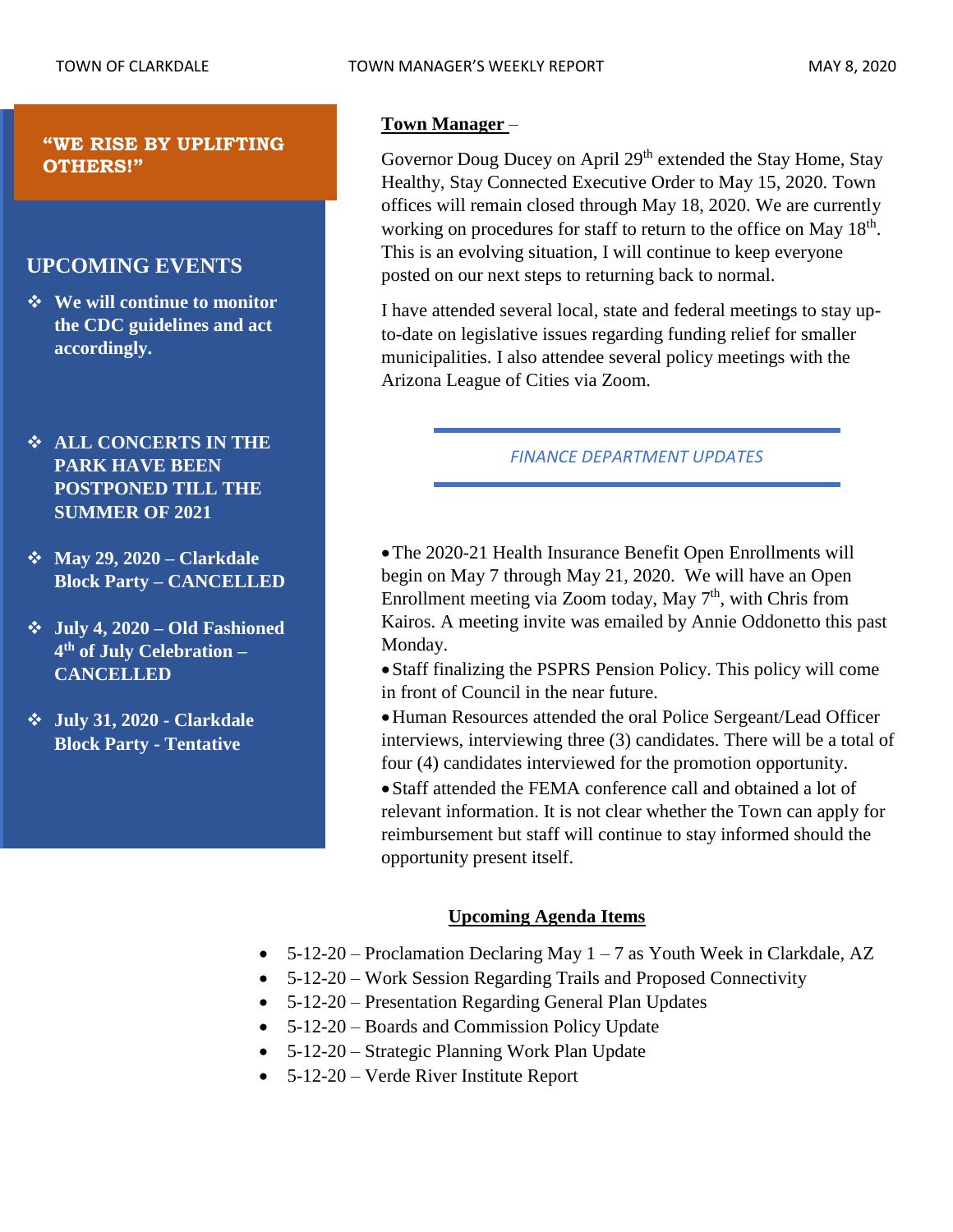TOWN OF CLARKDALE TOWN MANAGER'S WEEKLY REPORT TOWN OF CLARKDALE

# Yavapai County COVID-19 Update 4/30/2020 9:30:00 AM

| <b>Yavapai County</b><br>Deaths: 2<br><b>Confirmed Cases:</b><br>Recoveries: 11<br>81                                                                                                                                                     |                                                                                                                                                                                                                                                                                                                                                                                                                      | Cases: 7648 Deaths: 320                                                                                                                       | Arizona                                                             |
|-------------------------------------------------------------------------------------------------------------------------------------------------------------------------------------------------------------------------------------------|----------------------------------------------------------------------------------------------------------------------------------------------------------------------------------------------------------------------------------------------------------------------------------------------------------------------------------------------------------------------------------------------------------------------|-----------------------------------------------------------------------------------------------------------------------------------------------|---------------------------------------------------------------------|
| <b>Yavapai Case Locations</b><br>Cottonwood<br>10<br>$\overline{5}$<br>Dewey<br>6<br>Mayer<br>Prescott<br>16<br>19<br><b>Prescott Valley</b><br>Sedona<br>9<br>Other Quad City Area 7<br>Other Verde Area<br>8<br>$\mathbf{1}$<br>Unknown | Yavapai Tests<br>Total Tested 2339<br>Negative 2242<br>96.6%<br>Positive 81<br>Hospitalizations<br>YRMC2 7 PUI (West Campus)<br>2 PUI (East Campus)<br>VVMC1 7 PUI<br><b>VA</b><br>$\overline{0}$<br>0 PUI<br>* A PUI is an in-patient who<br>has been admitted for care<br>that has been tested for<br>COVID-19 with results still<br>pending.<br>* These numbers are only<br>COVID-19 related<br>hospitalizations. | Yavapai Case Details<br>Age<br>0 to 17<br>$18 \text{ to } 44$<br>45 to 54 14<br>$55$ to $64$<br>65 to 74 18<br>75 and older<br>Female<br>Male | Count<br>7 <sup>1</sup><br><b>16</b><br><b>16</b><br>10<br>46<br>35 |

Testing Sites in [Yavapai](http://www.yavapai.us/Portals/39/Testing%20Sites%20in%20Yavapai%20County.pdf) County

[Emergency](http://www.yavapai.us/Portals/39/PPE%20Donations.pdf) Operations Center Personal Protection Equipment (PPE) Donations

*PARKS & RECREATION DEPARTMENT UPDATES*

Parks and Recreation Event, Program and Activity Reports –

- Concerts in the Park Due to obvious concerns about large public gatherings during this pandemic, staff will be postponing the entire 2020 concert season till 2021. Bands will be notified with date options for the 2021 season.
- Old Fashioned 4th of July For the same reasons above, staff has canceled the annual 4th of July event. Staff will open discussion with the Parks and Recreation Commission as to alternative options like gazebo decorations/lighting.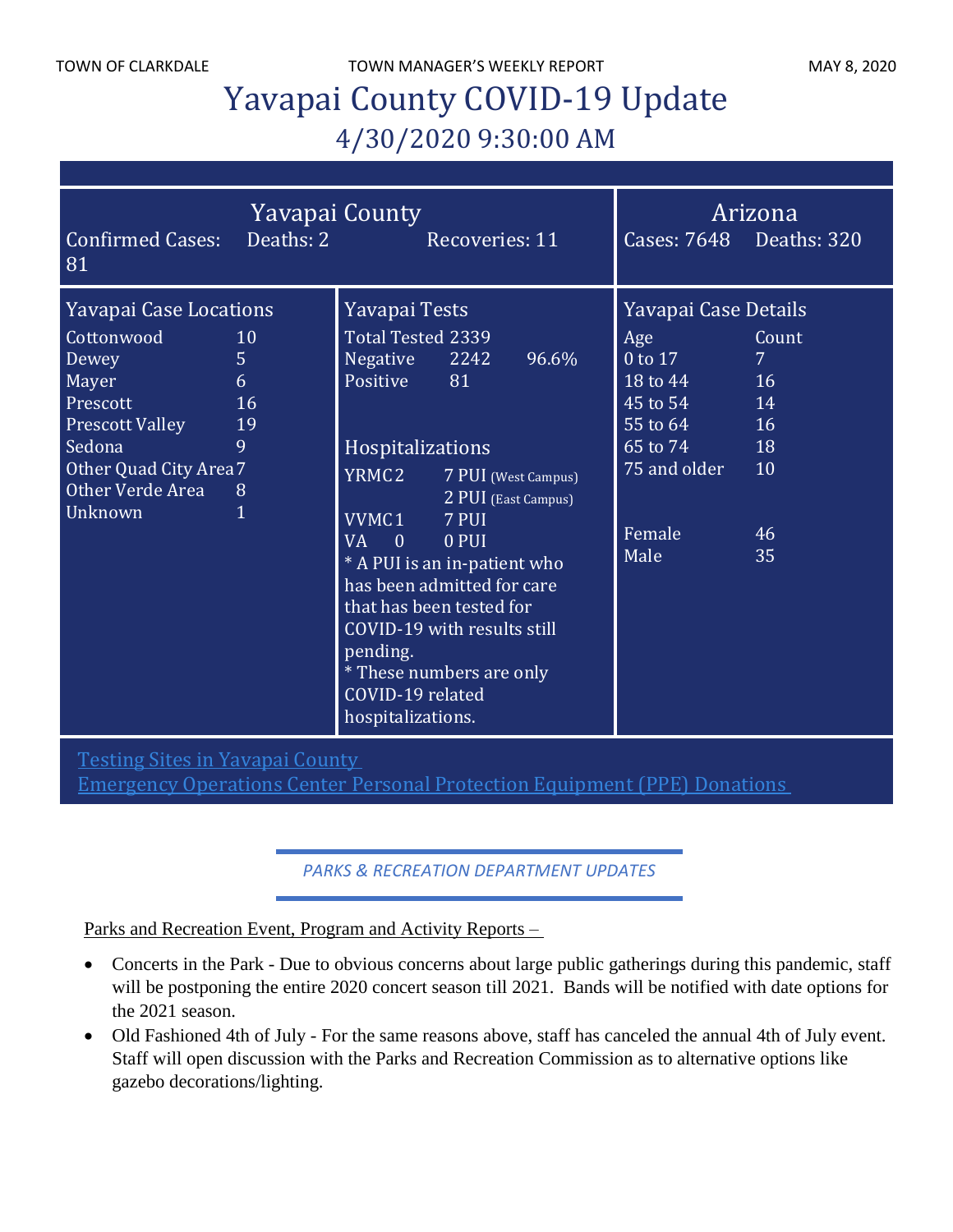Verde River @ Clarkdale -

- Signs have been ordered to place in loading zone area at Tuzi RAP. There have been issues with folks randomly parking in areas that should be designated for loading and unloading. Signs specifying "15 minute Loading/Unloading only" for general public and signs specific to "Commercial Outfitter loading zone" will be installed by next week.
- Membership Update:4 new Verde River @TAPCO memberships processed
- Outfitter Update: 6 total commercial river trips were documented for.

### Special Events –

• Bodega Pierce Wine Pickup Event-Saturday, May 9th from 12 noon-6pm. A great way to support our local wineries!

### Social Media -

- Facebook/Twitter Posts:
	- 5/1/20 Stay at Home Order Extension Post 5/4/20 - 2020 Census Online Contacts Post

Post Reach over the last week: 6,475 (702% increase) Post Engagement over the last week: 1,031 (2048% increase) Number of new Facebook followers this week:104

• Instagram Posts:

 5/1/20 - AZ Together Governor's Order Update 5/4/20 - Clarkdale Counts! 2020 Census Post

Facility Rental Update –

• Currently staff is not allowing Clubhouse tours to those who are planning future events, but there have been plenty of inquiries. We are currently working on creating 3600 videos that can be uploaded to our website for the public to view. There will be one for each space available to rent. Thank you to Guss Espolt in Community Development for the assist!

> *COMMUNITY DEVELOPMENT DEPARTMENT UPDATES*

- General Plan Committee The next meeting will take place May 19, 2020. The Committee members will begin to review the Introduction portion of the General Plan.
- Code Enforcement No new complaints received this week.
- United Verde Soil Program UVSP is continuing to work in the Mt. Gate subdivision. They have also started on a property on First North Street
- Trails The Verde Front Trails Working Group held a virtual meeting on Tuesday. Each agency gave a brief update.
	- o A presentation about proposed trails is on the agenda for Town Council's virtual meeting scheduled for next Tuesday.
	- o Organizers of the Cocodona 250 have submitted a preliminary proposed route through Clarkdale. They are working independently with property owners to gain access permission. The race will be in early May of 2021, and will start in Black Canyon City and end in Flagstaff.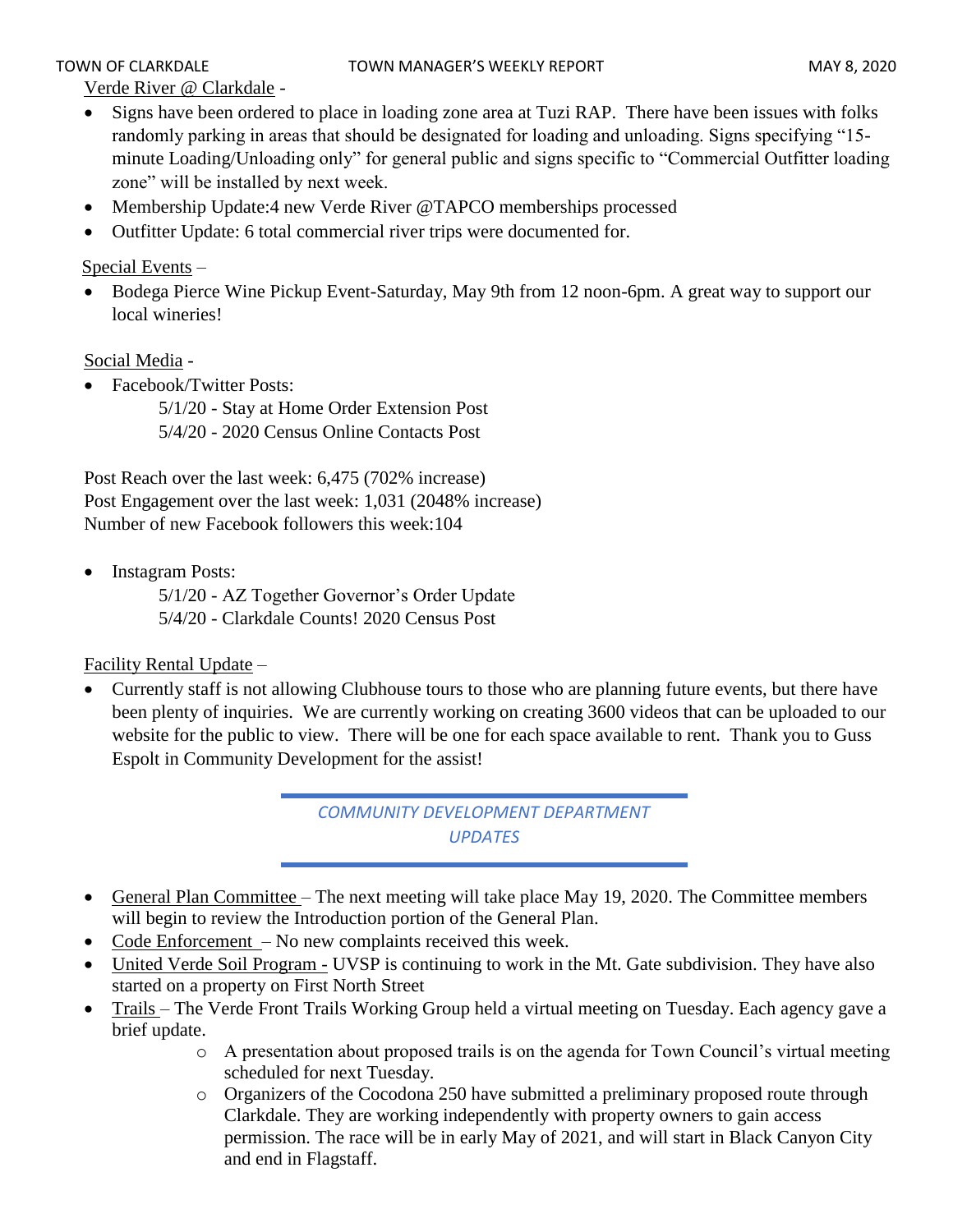### TOWN OF CLARKDALE TOWN MANAGER'S WEEKLY REPORT TOWN OF CLARKDALE

- Certified Local Government Cities Staff met with Don Ryden on Tuesday to discuss the CLG application. As he is moving his office and SHPO remains closed, we will reconvene after June 15th to work on a scope of services.
- Two COVID-19 informational banners were created, then installed by Public Works.



### **Weekly Report**

| <b>ITEM</b>             | <b>DETAILS</b>                            | <b>FEE</b> |
|-------------------------|-------------------------------------------|------------|
|                         | 092641 - SOLAR / 1455 PALOMA WAY          | \$50.00    |
|                         | 092440 - ELECTRICAL / 520 TODD CIR        | \$30.00    |
| <b>BUILDING PERMITS</b> | 092659 - RE-ROOF / 1060 SUNRISE DR        | \$50.00    |
|                         | 092660 - RE-ROOF / 19 RINCON DR           | \$50.00    |
|                         | 092665 - ELECTRICAL / 1060 CALLE CARRILLO | \$30.00    |
|                         |                                           | \$210.00   |

*POLICE DEPARTMENT UPDATES*

# **Major incidents reported to the department for the week of 4/29 through 5/5/20:**

- 4/29/20 Sgt. Smith, Chief Taylor, and Officer Candelaria attempted to locate a woman from Lower Clarkdale who made suicidal threats. Officer Candelaria found her safe in her vehicle on Sycamore Canyon road and turned her over to Spectrum Mobile Crisis team for evaluation and a safety plan.
- 5/1/20 Officer Candelaria assisted the Park Service with a hit-and-run property damage incident. A driver crashed into the Tuzigoot National Monument entry gate during the night and fled. Officer Candelaria located the vehicle unoccupied on Sycamore Canyon Road and notified the Park Service officer who later contacted the driver and issued a citation.
- 5/3/20 Officer Lohman handled a disorderly conduct per domestic violence call in Foothills

| <b>Total Calls</b>                           | 39             |
|----------------------------------------------|----------------|
| Calls Criminal in Nature                     | 4              |
| <b>Traffic Stops</b>                         | $\overline{2}$ |
| Citations                                    |                |
| Warnings                                     | $\overline{2}$ |
| $Citations - non-traffic$                    |                |
| <b>Requests for Citizen Assistance</b>       | 8              |
| <b>Animal Problems</b>                       | 5              |
| Requests by Other Agencies<br>for Assistance | 4              |
| Responses to Calls at the RAPs               | 6              |
| <b>Domestic Violence Calls</b>               |                |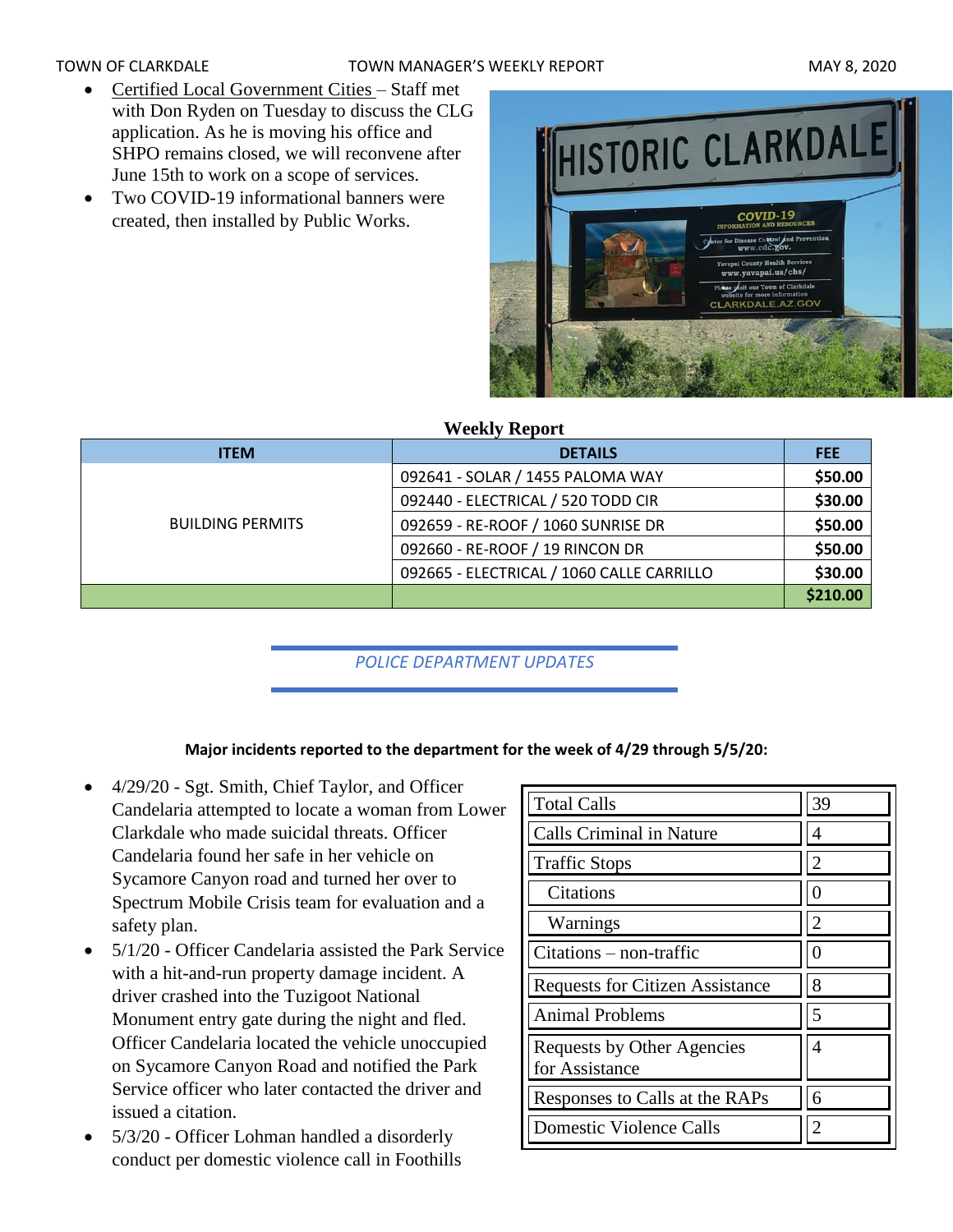Terrace between a father and juvenile. The individuals were separated for the night. The county attorney and the town prosecutor reviewed the case and felt that there was not enough evidence to charge the father with assault.

- 5/4/20 SRO Brundridge handled a harassment call at an apartment complex by speaking with the suspect and victim. The suspect was not cited or arrested.
- 5/5/20 Officer Lohman documented the theft of two yards of soil from a vacant lot. The owner did not wish to pursue charges at this time.4/25/20 - Officer Deming received a delayed aggravated assault call from emergency room personnel at Verde Valley Medical Center. A juvenile was assaulted while walking home on Main Street near the reservation and was taken to the hospital by a family member. Officer Guth identified a suspect who has not been located. Officer Deming is continuing to investigate and Officer Candelaria also assisted.
- 5/5 Officer Lohman placed his wildland fire gear in his truck on Saturday, May  $2<sup>nd</sup>$  and got to use it on Tuesday, May 5th to assist Verde Valley Fire with a wildland fire on the railroad tracks near the cement plant. He and the fire fighters fought the entire fire with hand tools, no fire engines or water trucks necessary. Great job Jason! Chief Taylor also responded and observed from a safe distance.

# Calls at the RAPS

- 4/29/20 Sgt. Smith contacted a group camping at the southern point of TAPCO RAP and informed them of the no-camping ordinance.
- 4/29/20 Officer Guth and SRO Brundridge spoke to a man fishing at Tuzigoot RAP after hours and informed him the area was day-use only. Officer Deming assisted.
- 5/1/20 Officer Deming and SRO Brundridge assisted two kayakers who were unfamiliar with the river and stuck in the brush under Tuzigoot Bridge in the dark. They directed the kayakers out with spotlights, then Officer Deming drove them back to their vehicle at TAPCO RAP, since the couple had planned to walk. They were uninjured.
- 5/2/20 While patrolling at TAPCO RAP, Officer Fricke told two visitors to leash their dogs. The subjects were uncooperative and claimed the town ordinance violated their constitutional rights. Chief Taylor was able to persuade the individuals and their dogs to leave the RAP. Ambassador Marcia Messier and Sgt. Smith assisted.
- 5/3/20 Officer Lohman documented criminal damage at TAPCO RAP: the fee box, a sign, and a park bench were defaced with spray paint. There are no leads.
- 5/4/20 Ambassador Greg Gill reported evidence of a vehicle accident on the entrance road to Tuzigoot RAP to Officer Lohman. The vehicles had been removed but damaged parts and spilled oil were left behind. Officer Lohman collected evidence in case the accident is reported to police.

## Notable Events

- Officers are doing extra patrols at the RAPs to be a visible presence there, especially on weekends.
- 5/6/20 Candidates for senior officer and sergeant participated in oral boards.

*PUBLIC WORKS/PUBLIC UTILITIES UPDATES*

• Maintaining the Town Park has become a top priority for Public Works. Staff continues to monitor and apply weed killer. With the grass growing, this will also assist in snuffing out the weeds. Thank you for your patience.